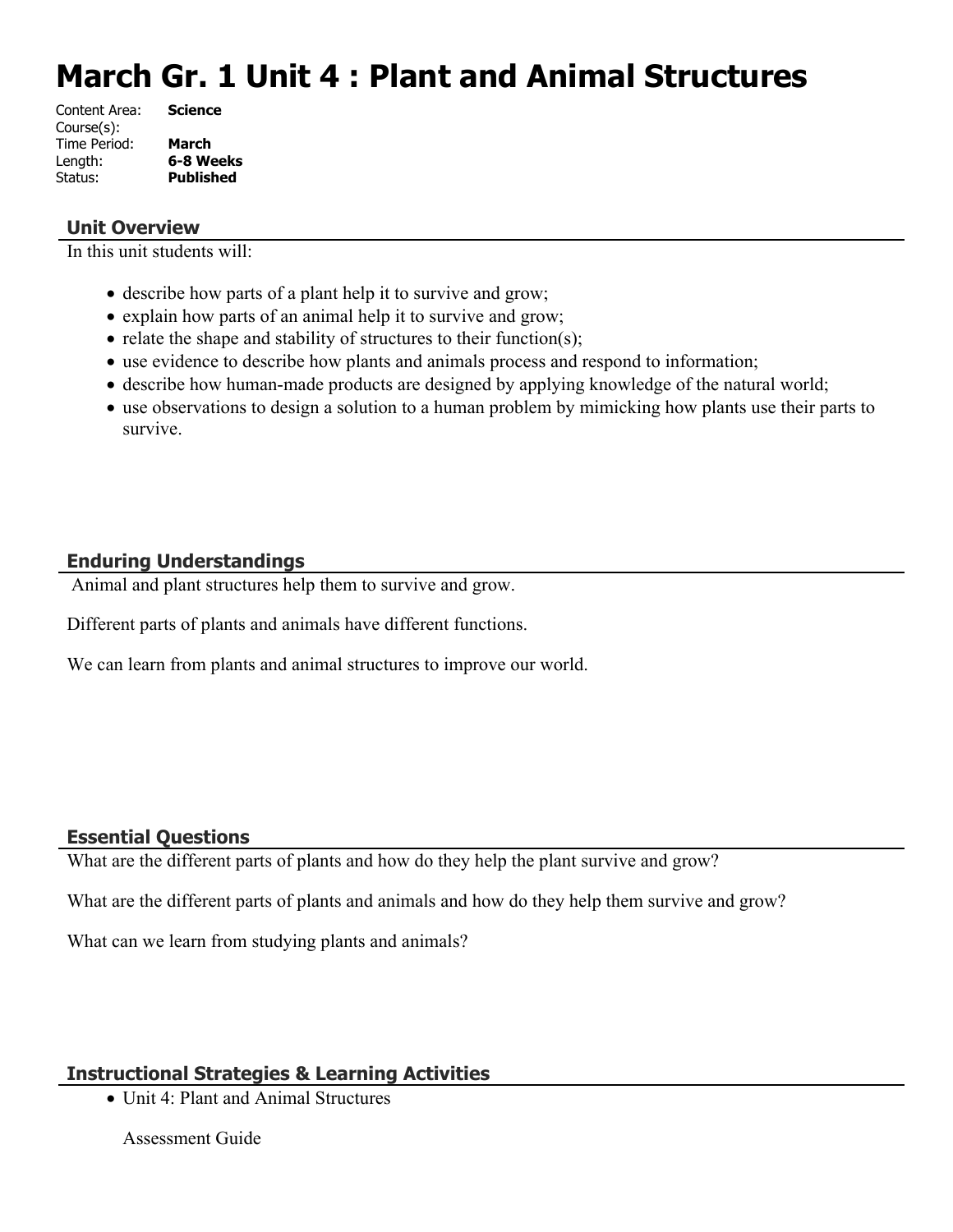Plant and Animal Structures: Unit Pretest

The Unit Pretest for "Plant and Animal Structures" focuses on prerequisite knowledge. The test is composed primarily of DOK 1 items that evaluate student preparedness for the upcoming content. Launch

 $\bullet$ 

Unit 4: Plant and Animal Structures

Online Assessment

Plant and Animal Structures: Unit Test

The interactive Unit Test for "Plant and Animal Structures" assesses students' ability to apply knowledge to solve problems and explain phenomena in relation to the Performance Expectations associated with the unit. In this unit, children:

- o describe how parts of a plant help it to survive and grow;
- o explain how parts of an animal help it to survive and grow;
- o relate the shape and stability of structures to their function(s);
- o use evidence to describe how plants and animals process and respond to information;
- o describe how human-made products are designed by applying knowledge of the natural world;
- o use observations to design a solution to a human problem by mimicking how plants use their parts to survive.

Launch

 $\bullet$ 

Unit 4: Plant and Animal Structures

Student eBook

Plant and Animal Structures: Unit Opener

The Unit Opener for "Plant and Animal Structures" introduces the unit project, Explore a Favorite Animal. During this unit project, children will:

- o Develop questions about how an animal meets its particular needs for survival.
- o Conduct focused research to collect information that will help answer those questions.
- o Construct a claim about how the animal meets its survival needs using evidence from the research.

Launch

 $\bullet$ 

Unit 4: Plant and Animal Structures

Assessment Guide

Plant and Animal Structures: Unit Test

The Unit Test for "Plant and Animal Structures" assesses students' ability to apply knowledge to solve problems and explain phenomena in relation to the Performance Expectations associated with the unit. In this unit, children:

- o describe how parts of a plant help it to survive and grow;
- o explain how parts of an animal help it to survive and grow;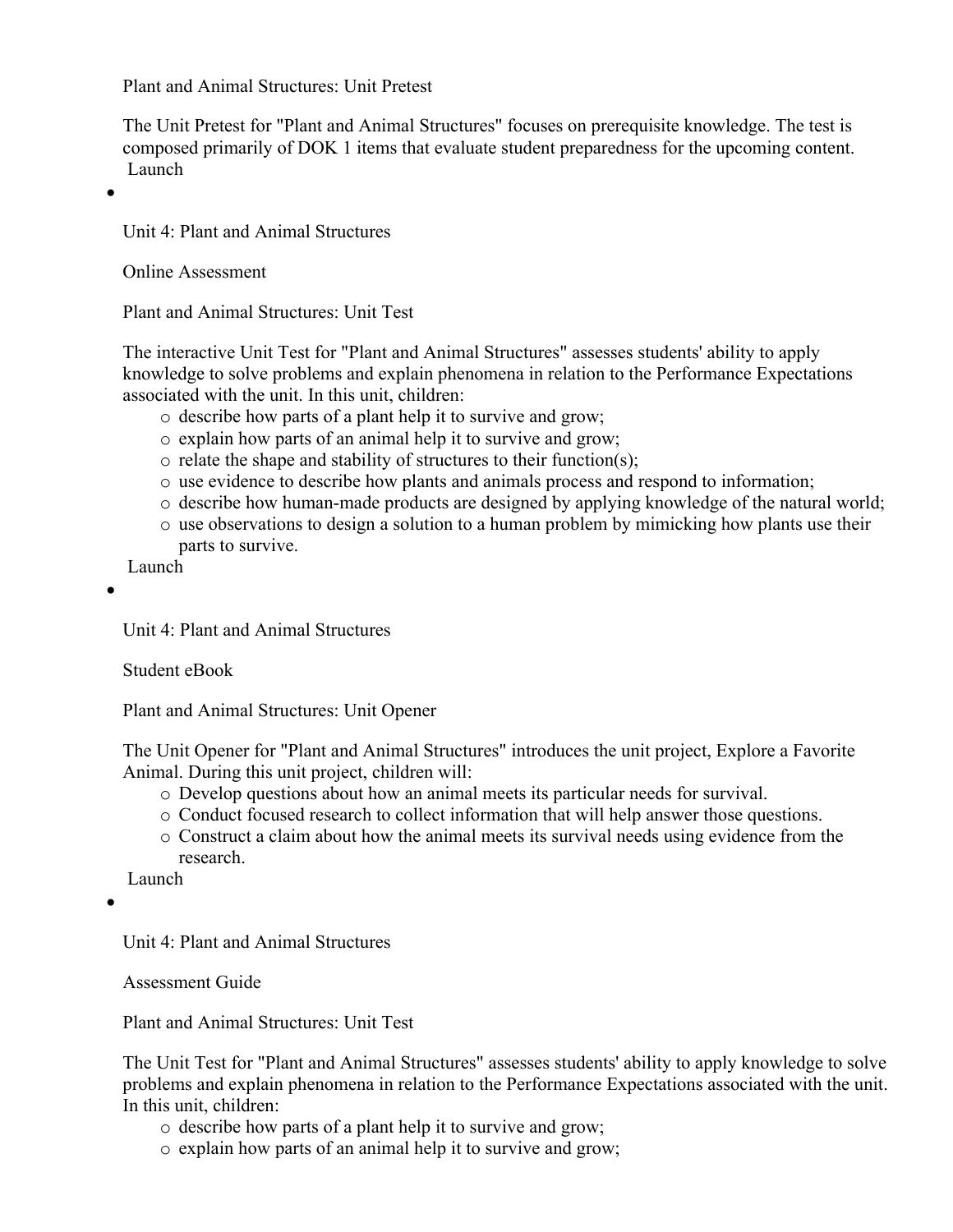- o relate the shape and stability of structures to their function(s);
- o use evidence to describe how plants and animals process and respond to information;
- o describe how human-made products are designed by applying knowledge of the natural world;
- o use observations to design a solution to a human problem by mimicking how plants use their parts to survive.

Launch

 $\bullet$ 

Unit 4: Plant and Animal Structures

Teacher Edition

Plant and Animal Structures: Unit At a Glance

Unit at a Glance for "Plant and Animal Structures" includes the unit table of contents, unit vocabulary words, and the vocabulary game, Make a Match. In this unit, children will:

- o describe how parts of a plant help it to survive and grow;
- o explain how parts of an animal help it to survive and grow;
- o relate the shape and stability of structures to their function(s);
- o use evidence to describe how plants and animals process and respond to information;
- o describe how human-made products are designed by applying knowledge of the natural world;
- o use observations to design a solution to a human problem by mimicking how plants use their parts to survive.

Launch

 $\bullet$ 

Unit 4: Plant and Animal Structures

Home Letter

Plant and Animal Structures: Home Letter

This is the home letter for the unit "Plant and Animal Structures." Launch

 $\bullet$ 

Unit 4: Plant and Animal Structures

Teacher Edition

Plant and Animal Structures: 3D Unit Planning

Planning resources are available for each lesson and hands-on activity in the unit "Plant and Animal Structures."

Launch

 $\bullet$ 

Unit 4: Plant and Animal Structures

Teacher eBook

Plant and Animal Structures: Unit Opener

The Unit Opener introduces the unit "Plant and Animal Structures" and the unit project, Explore a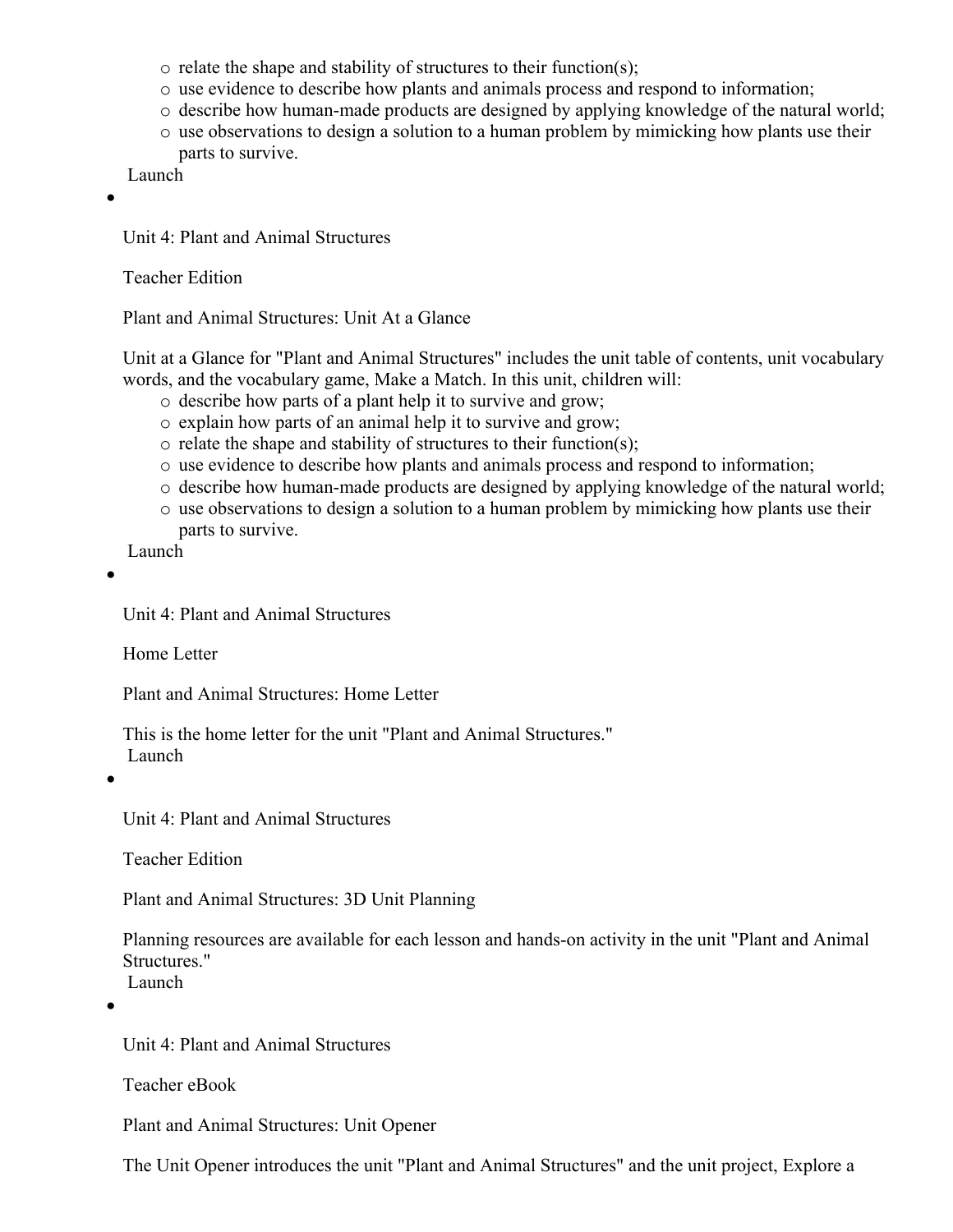Favorite Animal. Launch

 $\bullet$ 

Unit 4: Plant and Animal Structures

Teacher Edition

Plant and Animal Structures: Connecting with NGSS

These opportunities for informal science learning provide local context and extend and enhance concepts from the unit "Plant and Animal Structures." Launch

 $\bullet$ 

Unit 4: Plant and Animal Structures

Student Edition

Plant and Animal Structures: Unit At a Glance

Unit at a Glance for "Plant and Animal Structures" includes the unit table of contents, unit vocabulary words, and the vocabulary game, Make a Match. In this unit, children will:

- o describe how parts of a plant help it to survive and grow;
- o explain how parts of an animal help it to survive and grow;
- $\circ$  relate the shape and stability of structures to their function(s);
- o use evidence to describe how plants and animals process and respond to information;
- o describe how human-made products are designed by applying knowledge of the natural world;
- $\circ$  use observations to design a solution to a human problem by mimicking how plants use their parts to survive.

Launch

 $\bullet$ 

Unit 4: Plant and Animal Structures

Assessment Guide

Plant and Animal Structures: Unit Pretest (Editable)

The Unit Pretest for "Plant and Animal Structures" focuses on prerequisite knowledge. The test is composed primarily of DOK 1 items that evaluate student preparedness for the upcoming content. Launch

 $\bullet$ 

Unit 4: Plant and Animal Structures

Assessment Guide

Plant and Animal Structures: Unit Test (Editable)

The Unit Test for "Plant and Animal Structures" assesses students' ability to apply knowledge to solve problems and explain phenomena in relation to the Performance Expectations associated with the unit. In this unit, children:

o describe how parts of a plant help it to survive and grow;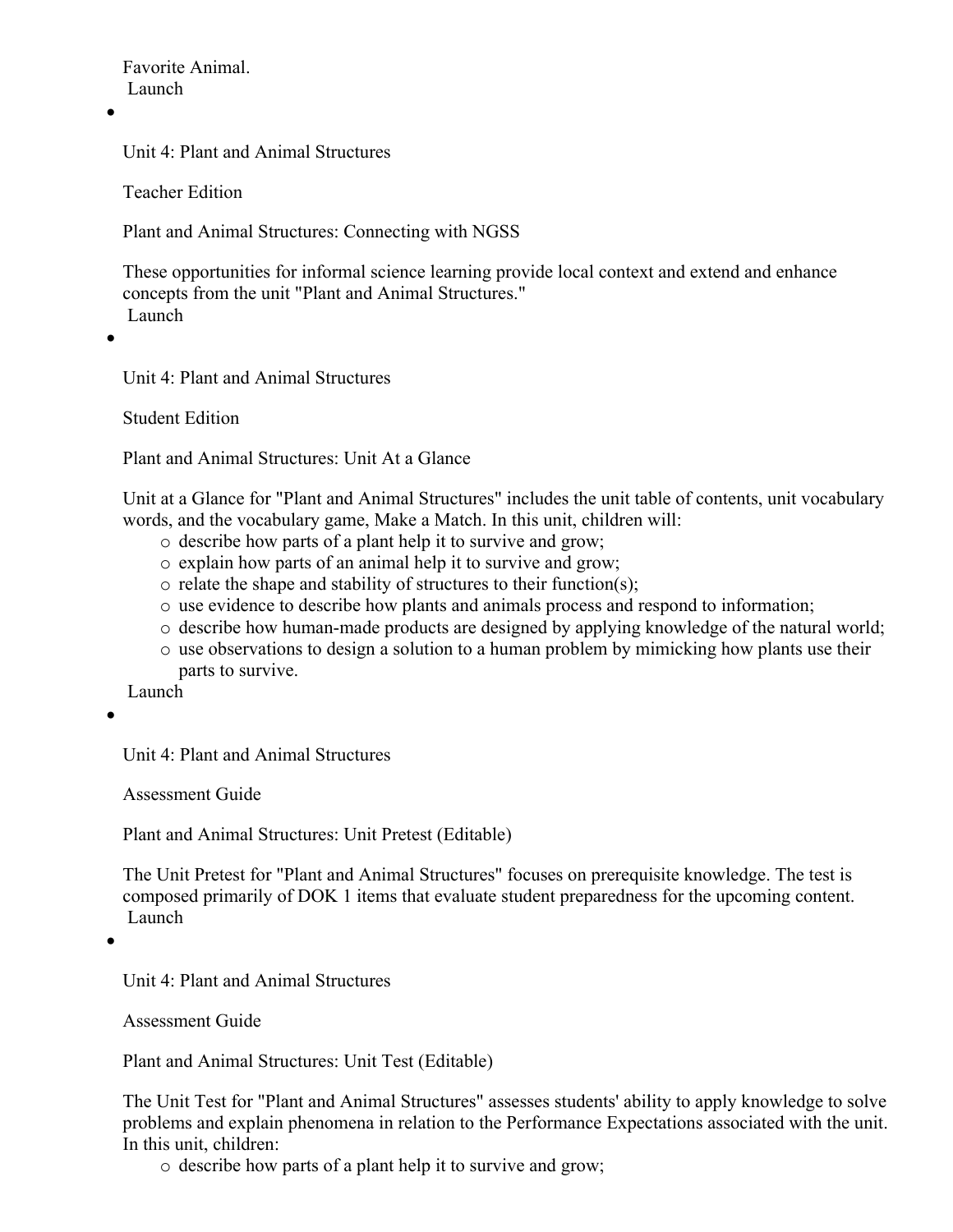- o explain how parts of an animal help it to survive and grow;
- o relate the shape and stability of structures to their function(s);
- o use evidence to describe how plants and animals process and respond to information;
- o describe how human-made products are designed by applying knowledge of the natural world;
- o use observations to design a solution to a human problem by mimicking how plants use their parts to survive.

Launch

 $\bullet$ 

Unit 4: Plant and Animal Structures

Teacher Edition

Plant and Animal Structures: Integrating the NGSS\* Three Dimensions of Learning

This section details the Performance Expectations covered in the unit "Plant and Animal Structures." Launch

 $\bullet$ 

Unit 4: Plant and Animal Structures

Teacher Edition

Plant and Animal Structures: Unit Opener

The Unit Opener introduces the unit "Plant and Animal Structures" and the unit project, Explore a Favorite Animal. Launch

 $\bullet$ 

Unit 4: Plant and Animal Structures

Teacher Edition

Plant and Animal Structures: Differentiate Instruction

This page provides differentiated support for this unit's Science & Engineering Leveled Readers, "What Can We Learn About Animals?" "What Is a Plant?" "Amazing Animals," and "Weird and Wacky Plants."

Launch

o Unit 4: Plant and Animal Structures

Teacher eBook

Plant and Animal Structures: Unit Project: Explore a Favorite Animal

During the unit project "Explore a Favorite Animal," children will:

- Develop questions about how an animal meets its particular needs for survival.
- Conduct focused research to collect information that will help answer those questions.
- Construct a claim about how the animal meets its survival needs using evidence from the research.

Launch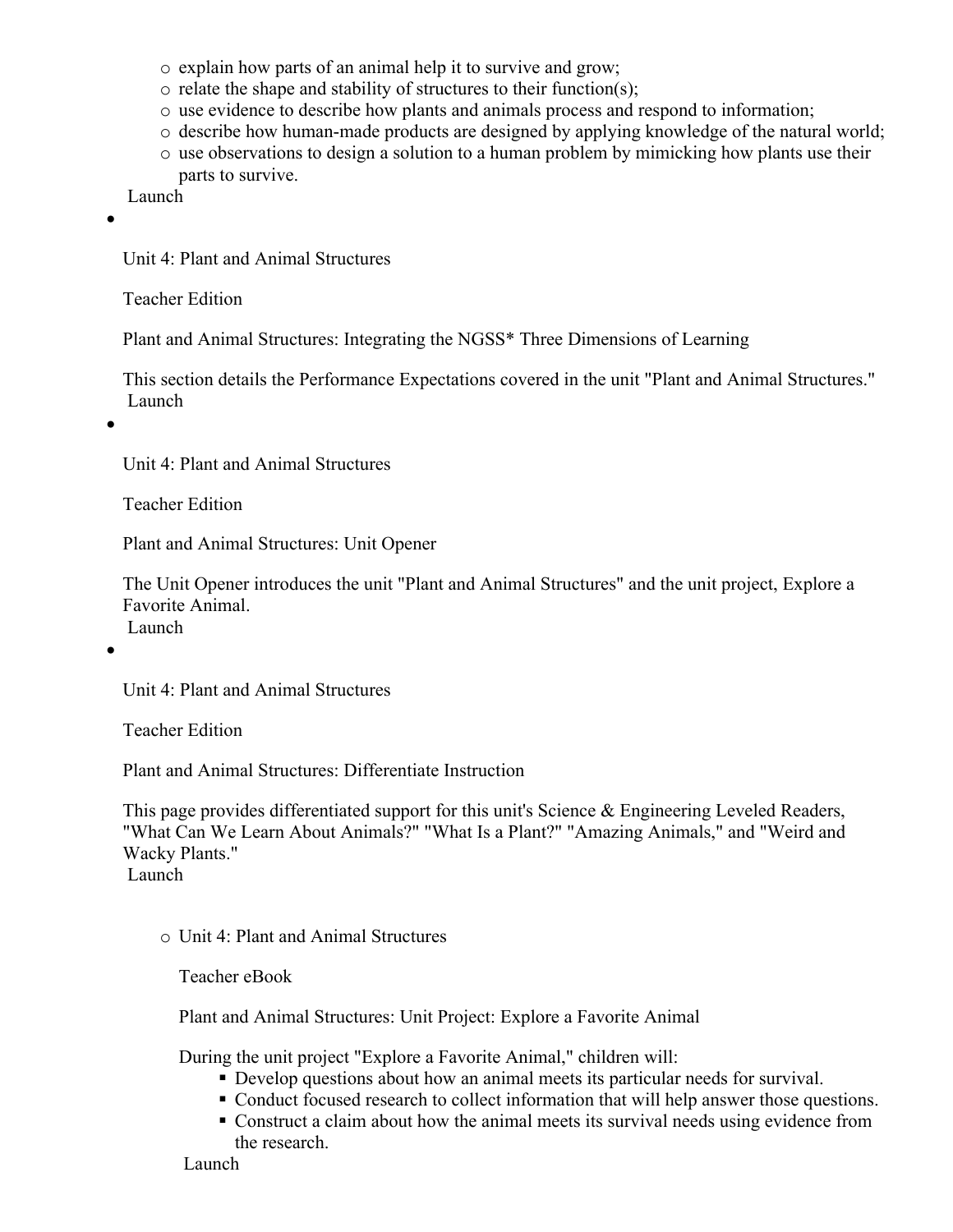o

Unit 4: Plant and Animal Structures

Teacher Edition

Plant and Animal Structures: Unit Project: Explore a Favorite Animal

During the unit project "Explore a Favorite Animal," children will:

- Develop questions about how an animal meets its particular needs for survival.
- Conduct focused research to collect information that will help answer those questions.
- Construct a claim about how the animal meets its survival needs using evidence from the research.

Launch

o

Unit 4: Plant and Animal Structures

Online Assessment

Plant and Animal Structures: Unit Pretest

The interactive Unit Pretest for "Plant and Animal Structures" focuses on prerequisite knowledge. The test is composed primarily of DOK 1 items that evaluate student preparedness for the upcoming content. Launch

o

Unit 4: Plant and Animal Structures

Student Edition

Plant and Animal Structures: Unit Opener

The Unit Opener for "Plant and Animal Structures" introduces the unit project, Explore a Favorite Animal. During this unit project, children will:

- Develop questions about how an animal meets its particular needs for survival.
- Conduct focused research to collect information that will help answer those questions.
- Construct a claim about how the animal meets its survival needs using evidence from the research.

Launch

o

Unit 4: Plant and Animal Structures

Student Edition

Plant and Animal Structures: Unit Review

The Unit Review assesses student understanding of key ideas and concepts from the unit "Plant and Animal Structures."

Launch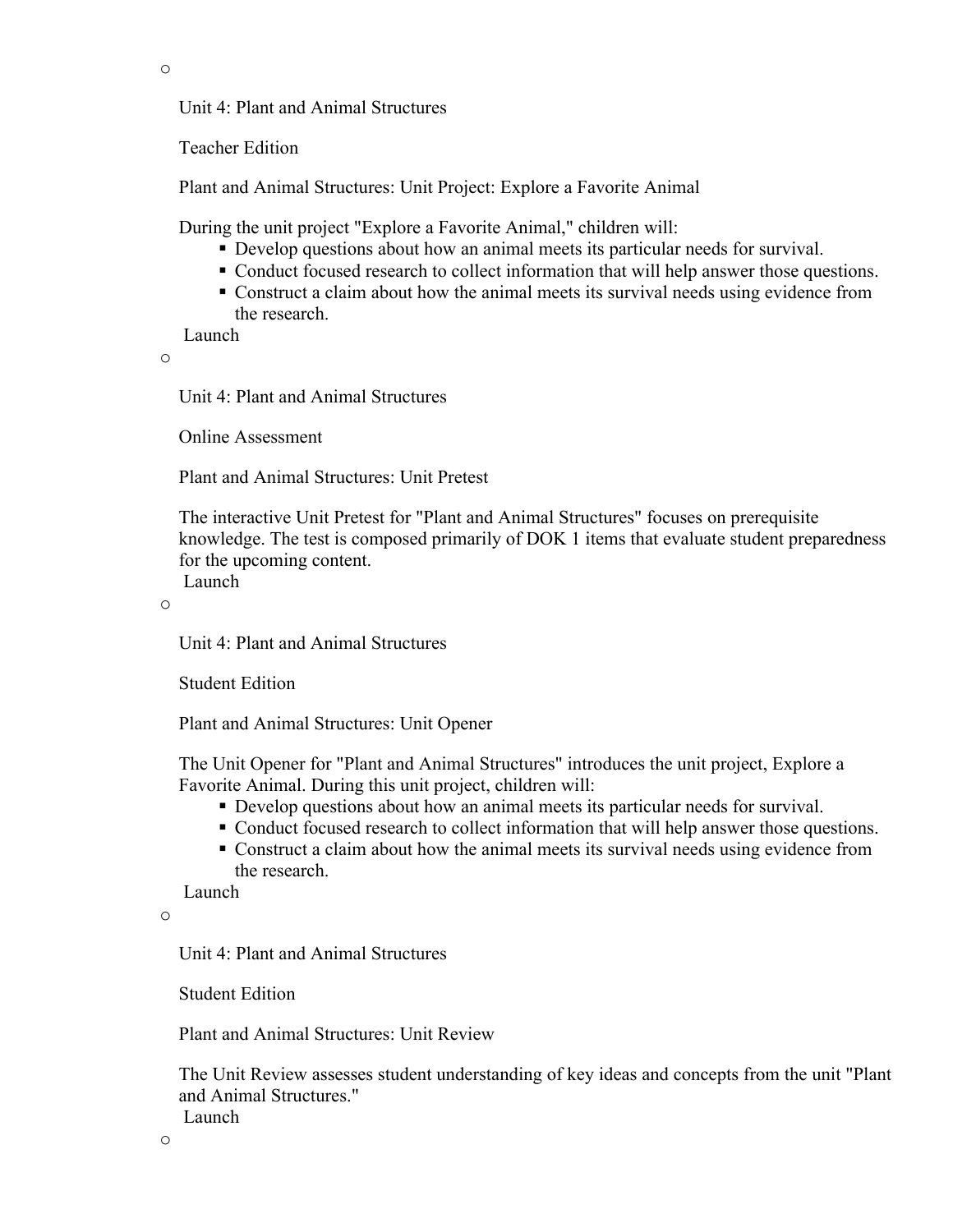Unit 4: Plant and Animal Structures

Unit Performance Task Worksheet

Plant and Animal Structures: Unit Performance Task: Engineer It - Design a House (Editable)

This is the editable Unit Performance Task worksheet for "Engineer It - Design a House." During this task, children will define a problem and design a solution by applying the structure and function of the parts of water plants. Launch

o

Unit 4: Plant and Animal Structures

Student eBook

Plant and Animal Structures: Unit Performance Task: Engineer It - Design a House

During the Performance Task "Engineer It - Design a House," children will define a problem and design a solution by applying the structure and function of the parts of water plants. Launch

o

Unit 4: Plant and Animal Structures

You Solve It

Build a Safety Helmet

In Build a Safety Helmet, students use their knowledge of biomimicry to complete an engineering challenge. Students first explore how animals inspired objects and tools used in a school. Then, students are tasked to construct a safety helmet for a construction worker using animal structures as inspiration for their designs. Launch

o

Unit 4: Plant and Animal Structures

Leveled Readers Teacher's Guide

Topic 9: Animals

The Leveled Readers Teachers Guide provides teaching strategies and support (as well as reproducible English and Spanish worksheets) for the Unit 4 readers "What Can We Learn About Animals?" and "Amazing Animals." On-Level and Extra-Support worksheets focus on vocabulary development, while Enrichment worksheets reinforce and enrich content. Launch

o

Unit 4: Plant and Animal Structures

Teacher eBook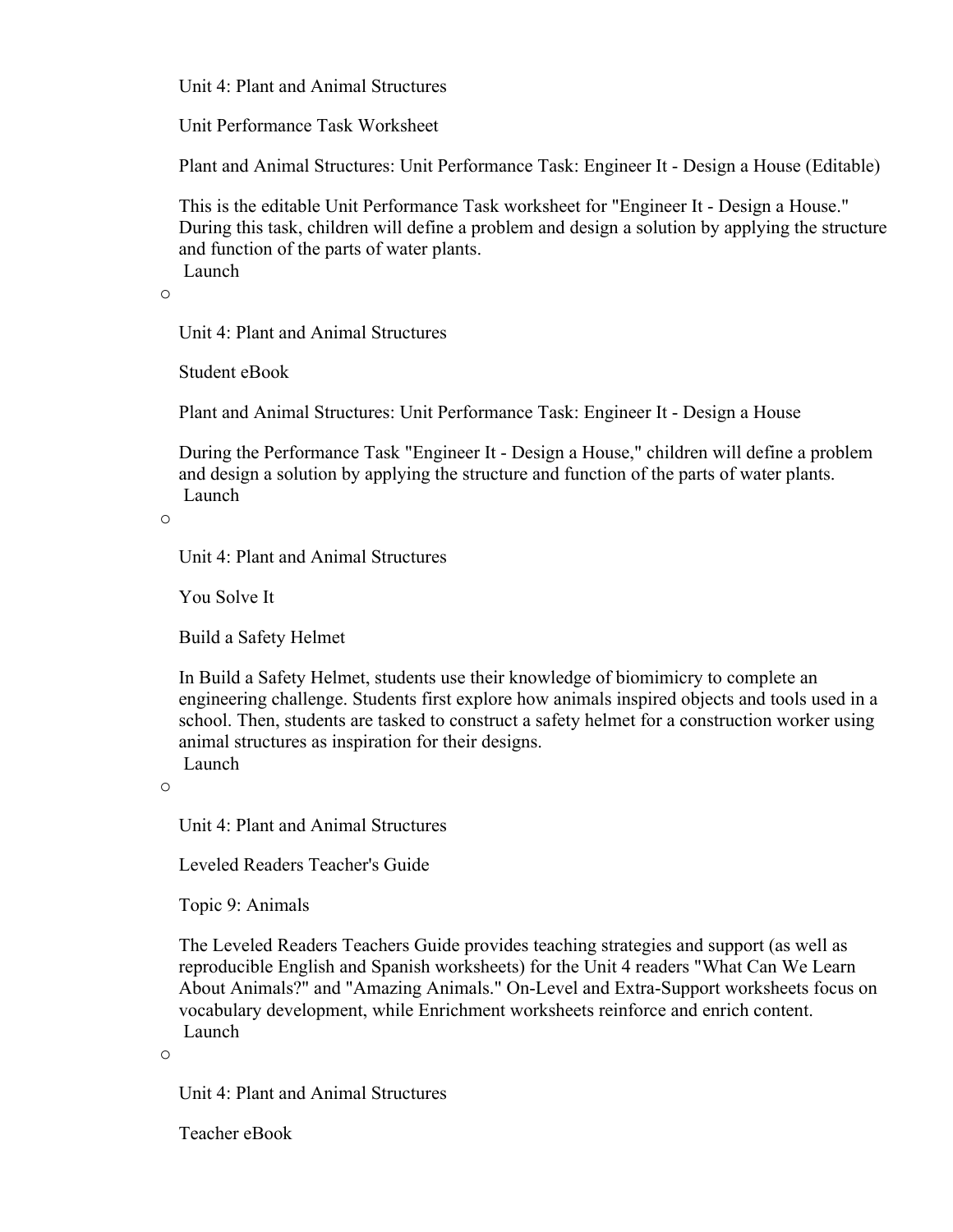Plant and Animal Structures: Unit Performance Task: Engineer It - Design a House

During the Performance Task "Engineer It - Design a House," children will define a problem and design a solution by applying the structure and function of the parts of water plants. Launch

o

Unit 4: Plant and Animal Structures

Leveled Readers - Green

Enrichment: Amazing Animals

The leveled reader "Amazing Animals" is designed for above-level readers and can be used to extend key concepts from the unit "Plant and Animal Structures." Launch

o

Unit 4: Plant and Animal Structures

Leveled Readers - Red

Extra-Support: What is a Plant?

The leveled reader "What is a Plant?" is designed for below-level readers and can be used to reinforce key concepts from the unit "Plant and Animal Structures." Launch

o

Unit 4: Plant and Animal Structures

Teacher Edition

Plant and Animal Structures: Unit Performance Task: Engineer It - Design a House

During the Performance Task "Engineer It - Design a House," children will define a problem and design a solution by applying the structure and function of the parts of water plants. Launch

o

Unit 4: Plant and Animal Structures

Leveled Readers - Blue

On-Level: What is a Plant?

The leveled reader "What is a Plant?" is designed for on-level readers and can be used to enrich key concepts from the unit "Plant and Animal Structures." Launch

o

Unit 4: Plant and Animal Structures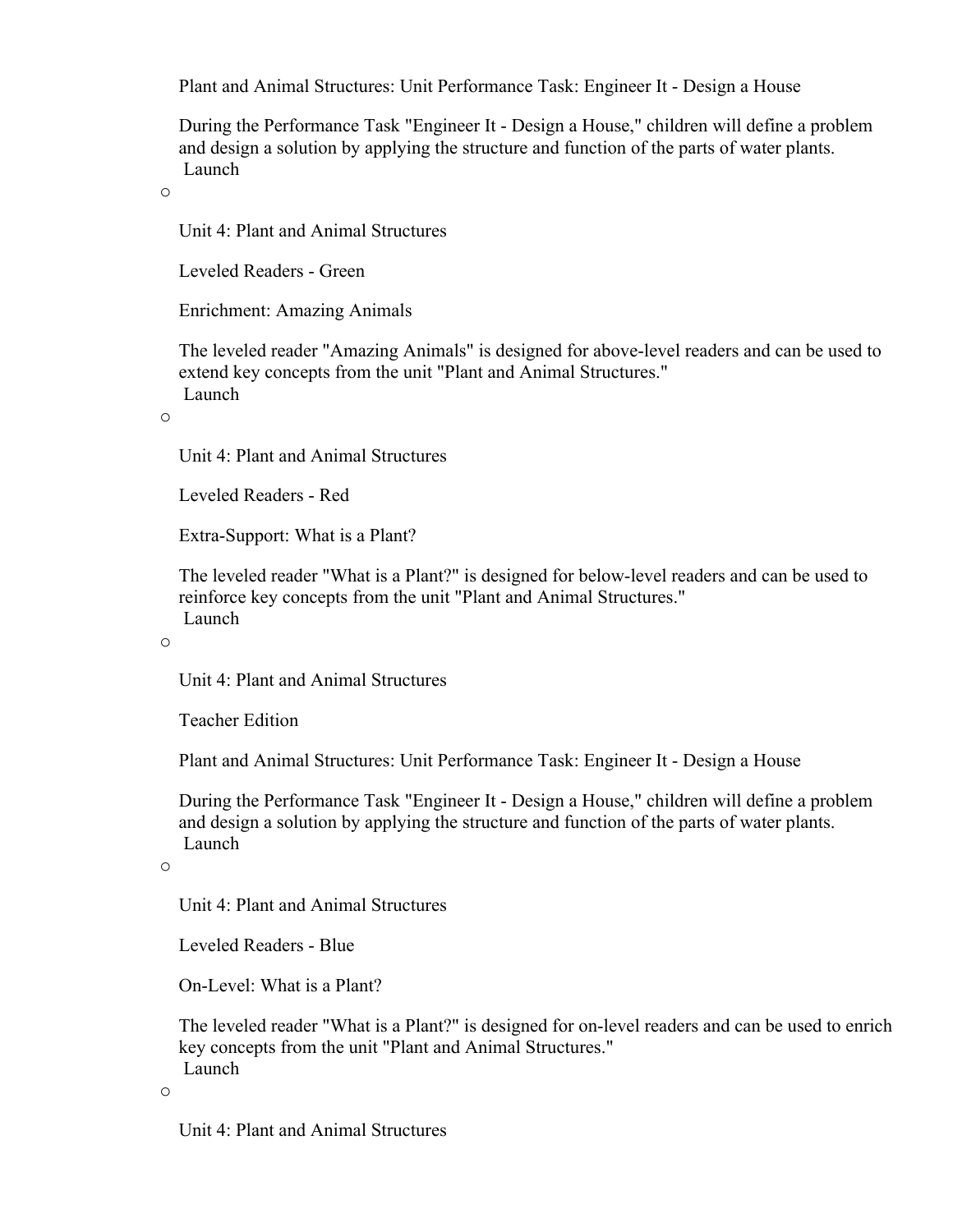Student Edition

Plant and Animal Structures: Unit Performance Task: Engineer It - Design a House

During the Performance Task "Engineer It - Design a House," children will define a problem and design a solution by applying the structure and function of the parts of water plants. Launch

■ Unit 4: Plant and Animal Structures

Unit Project Worksheet

Plant and Animal Structures: Unit Project: Explore a Favorite Animal

This is the Unit Project worksheet for "Explore a Favorite Animal." During this project, children will:

- Develop questions about how an animal meets its particular needs for survival.
- Conduct focused research to collect information that will help answer those questions.
- Construct a claim about how the animal meets its survival needs using evidence from the research.

Launch

Unit 4: Plant and Animal Structures

Student eBook

Plant and Animal Structures: Unit Review

The Unit Review assesses student understanding of key ideas and concepts from the unit "Plant and Animal Structures." Launch

.

.

.

Unit 4: Plant and Animal Structures

Leveled Readers Teacher's Guide

Topic 10: Plants

The Leveled Readers Teachers Guide provides teaching strategies and support (as well as reproducible English and Spanish worksheets) for the Unit 4 readers "What is a Plant?" and "Weird and Wacky Plants." On-Level and Extra-Support worksheets focus on vocabulary development, while Enrichment worksheets reinforce and enrich content. Launch

Unit 4: Plant and Animal Structures

Unit Performance Task Worksheet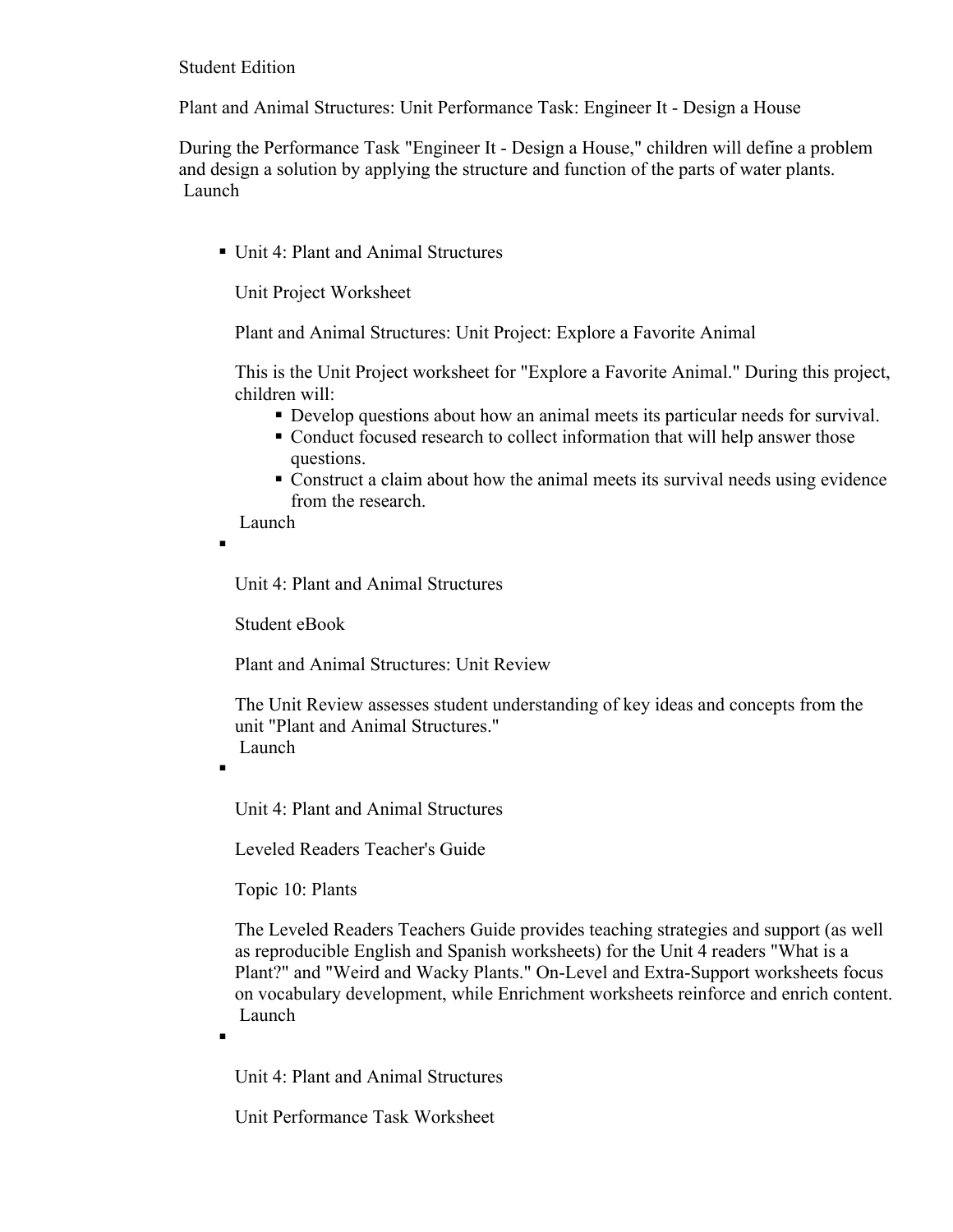Plant and Animal Structures: Unit Performance Task: Engineer It - Design a House

This is the Unit Performance Task worksheet for "Engineer It - Design a House." During this task, children will define a problem and design a solution by applying the structure and function of the parts of water plants. Launch

Unit 4: Plant and Animal Structures

Teacher eBook

Plant and Animal Structures: Unit Review

The Unit Review assesses student understanding of key ideas and concepts from the unit "Plant and Animal Structures." Launch

.

 $\blacksquare$ 

Unit 4: Plant and Animal Structures

Leveled Readers - Blue

On-Level: What Can We Learn About Animals?

The leveled reader "What Can We Learn About Animals?" is designed for on-level readers and can be used to enrich key concepts from the unit "Plant and Animal Structures." Launch

 $\blacksquare$ 

Unit 4: Plant and Animal Structures

Leveled Readers - Green

Enrichment: Weird and Wacky Plants

The leveled reader "Weird and Wacky Plants" is designed for above-level readers and can be used to extend key concepts from the unit "Plant and Animal Structures." Launch

.

Unit 4: Plant and Animal Structures

Leveled Readers - Red

Extra-Support: What Can We Learn About Animals?

The leveled reader "What Can We Learn About Animals?" is designed for below-level readers and can be used to reinforce key concepts from the unit "Plant and Animal Structures." Launch

 $\blacksquare$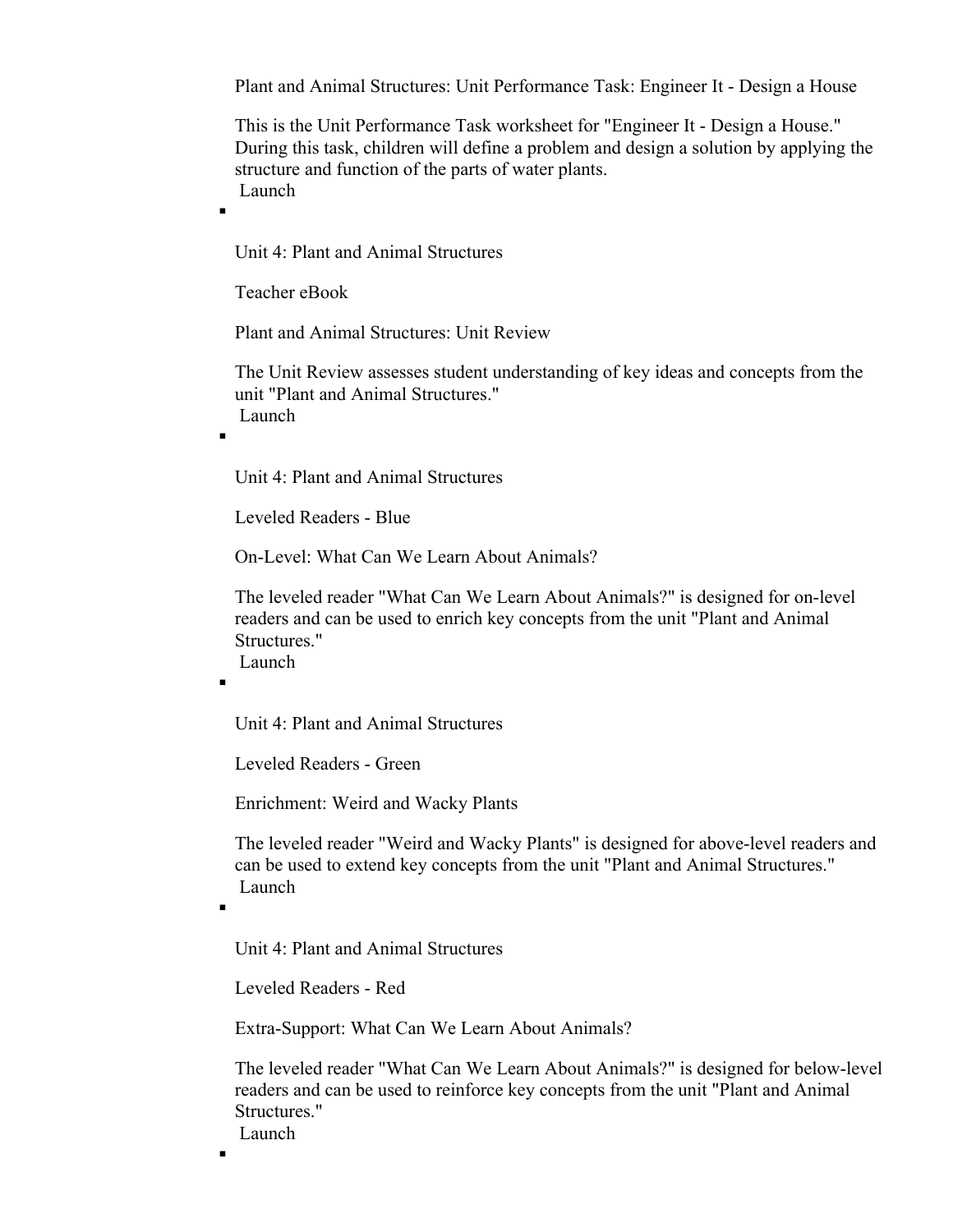Unit 4: Plant and Animal Structures

Unit Project Worksheet

Plant and Animal Structures: Unit Project: Explore a Favorite Animal (Editable)

This is the editable Unit Project worksheet for "Explore a Favorite Animal." During this project, children will:

- Develop questions about how an animal meets its particular needs for survival.
- Conduct focused research to collect information that will help answer those questions.
- Construct a claim about how the animal meets its survival needs using evidence from the research.

Launch

 $\blacksquare$ 

.

Unit 4: Plant and Animal Structures

Teacher Edition

Plant and Animal Structures: Unit Review

The Unit Review assesses student understanding of key ideas and concepts from the unit "Plant and Animal Structures." Launch

Unit 4: Plant and Animal Structures

You Solve It

Build a Safety Helmet (Teacher)

Teacher support materials are available for "Build a Safety Helmet." During this activity, students will use their knowledge of biomimicry to complete an engineering challenge. Students first explore how animals inspired objects and tools used in a school. Then, students are tasked to construct a safety helmet for a construction worker using animal structures as inspiration for their designs.

## **Integration of Career Exploration, Life Literacies and Key Skills**

Students will establish and follow rules, routines, and responsibilities throughout the year

| CRP.K-12.CRP2    | Apply appropriate academic and technical skills.                                          |
|------------------|-------------------------------------------------------------------------------------------|
| CRP.K-12.CRP5    | Consider the environmental, social and economic impacts of decisions.                     |
| CRP.K-12.CRP4    | Communicate clearly and effectively and with reason.                                      |
| TECH.9.4.2.IML.1 | Identify a simple search term to find information in a search engine or digital resource. |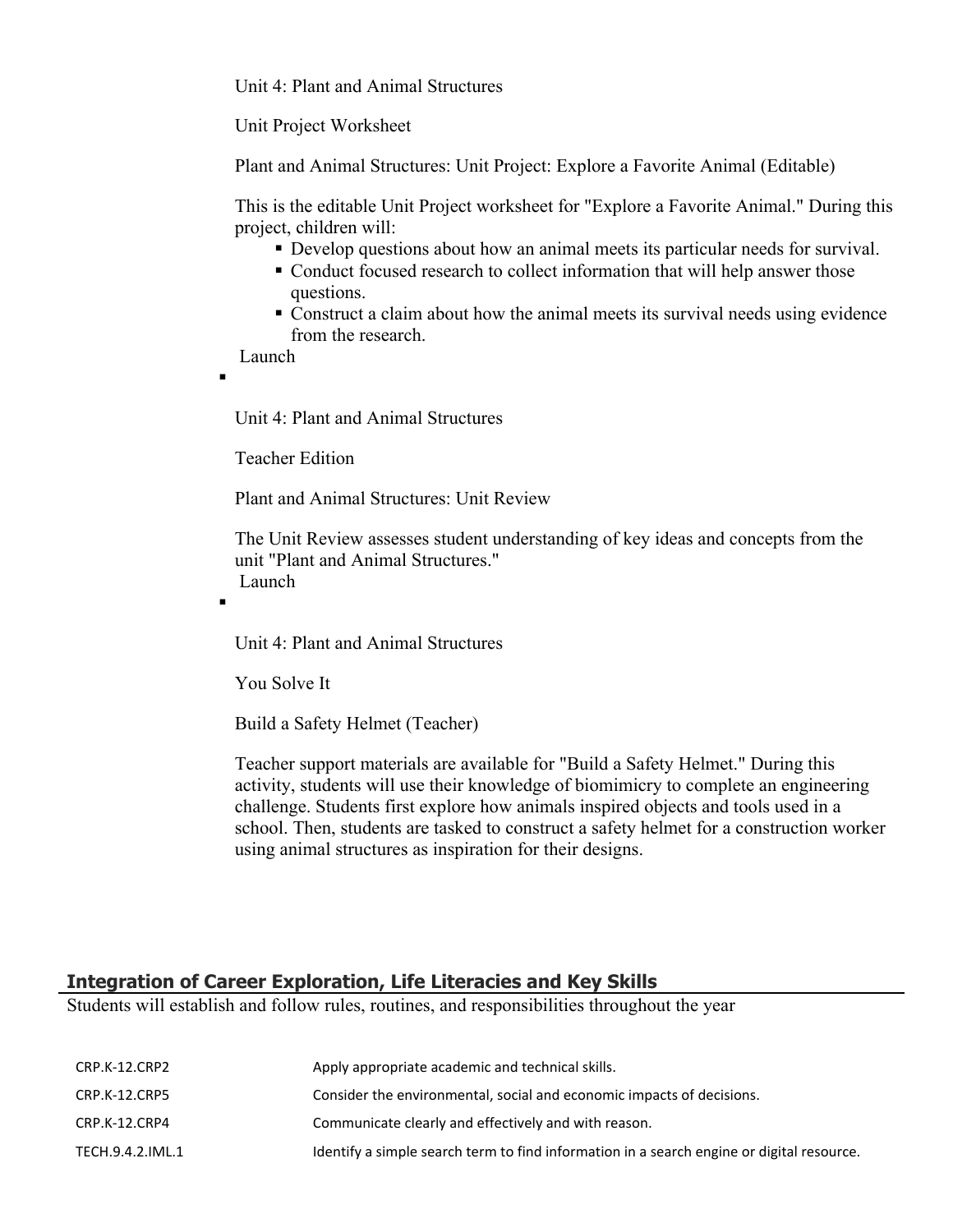| <b>CRP.K-12.CRP9</b> | Model integrity, ethical leadership and effective management.                                              |
|----------------------|------------------------------------------------------------------------------------------------------------|
|                      | Young people can have a positive impact on the natural world in the fight against climate<br>change.       |
| TECH.9.4.2.Cl.1      | Demonstrate openness to new ideas and perspectives (e.g., 1.1.2.CR1a, 2.1.2.EH.1,<br>6.1.2. Civics CM. 2). |
| CRP.K-12.CRP8        | Utilize critical thinking to make sense of problems and persevere in solving them.                         |
|                      | Digital tools and media resources provide access to vast stores of information that can be<br>searched.    |
| <b>CRP.K-12.CRP1</b> | Act as a responsible and contributing citizen and employee.                                                |
| CRP.K-12.CRP6        | Demonstrate creativity and innovation.                                                                     |
| CRP.K-12.CRP12       | Work productively in teams while using cultural global competence.                                         |
| TECH.9.4.2.DC.7      | Describe actions peers can take to positively impact climate change (e.g., 6.3.2.CivicsPD.1).              |
| TECH.9.4.2.CI.2      | Demonstrate originality and inventiveness in work (e.g., 1.3A.2CR1a).                                      |
| WRK.9.2.2.CAP.1      | Make a list of different types of jobs and describe the skills associated with each job.                   |
|                      | Different types of jobs require different knowledge and skills.                                            |

## **Technology and Design Integration**

Students will interact with the lessons through the Smartboard.

| TECH.8.1.2     | Educational Technology: All students will use digital tools to access, manage, evaluate, and<br>synthesize information in order to solve problems individually and collaborate and to<br>create and communicate knowledge. |
|----------------|----------------------------------------------------------------------------------------------------------------------------------------------------------------------------------------------------------------------------|
| TECH.8.1.2.A.4 | Demonstrate developmentally appropriate navigation skills in virtual environments (i.e.,<br>games, museums).                                                                                                               |

# **Interdisciplinary Connections**

Students go to the STEM lab bi-monthly to create hands-on projects that align with the unit.

Students will listen to and read non-fiction texts about plant and animal structures.

| LA.RI.1.1 | Ask and answer questions about key details in a text.                                                                                                         |
|-----------|---------------------------------------------------------------------------------------------------------------------------------------------------------------|
| LA.RI.1.2 | Identify the main topic and retell key details of a text.                                                                                                     |
| LA.RI.1.3 | Describe the connection between two individuals, events, ideas, or pieces of information<br>in a text.                                                        |
| LA.RI.1.4 | Ask and answer questions to help determine or clarify the meaning of words and phrases<br>in a text.                                                          |
| LA.RI.1.5 | Know and use various text features (e.g., headings, tables of contents, glossaries,<br>electronic menus, icons) to locate key facts or information in a text. |
| LA.RI.1.6 | Distinguish between information provided by pictures or other illustrations and<br>information provided by the words in a text.                               |
| LA.RI.1.8 | Identify the reasons an author gives to support points in a text and explain the application<br>of this information with prompting as needed.                 |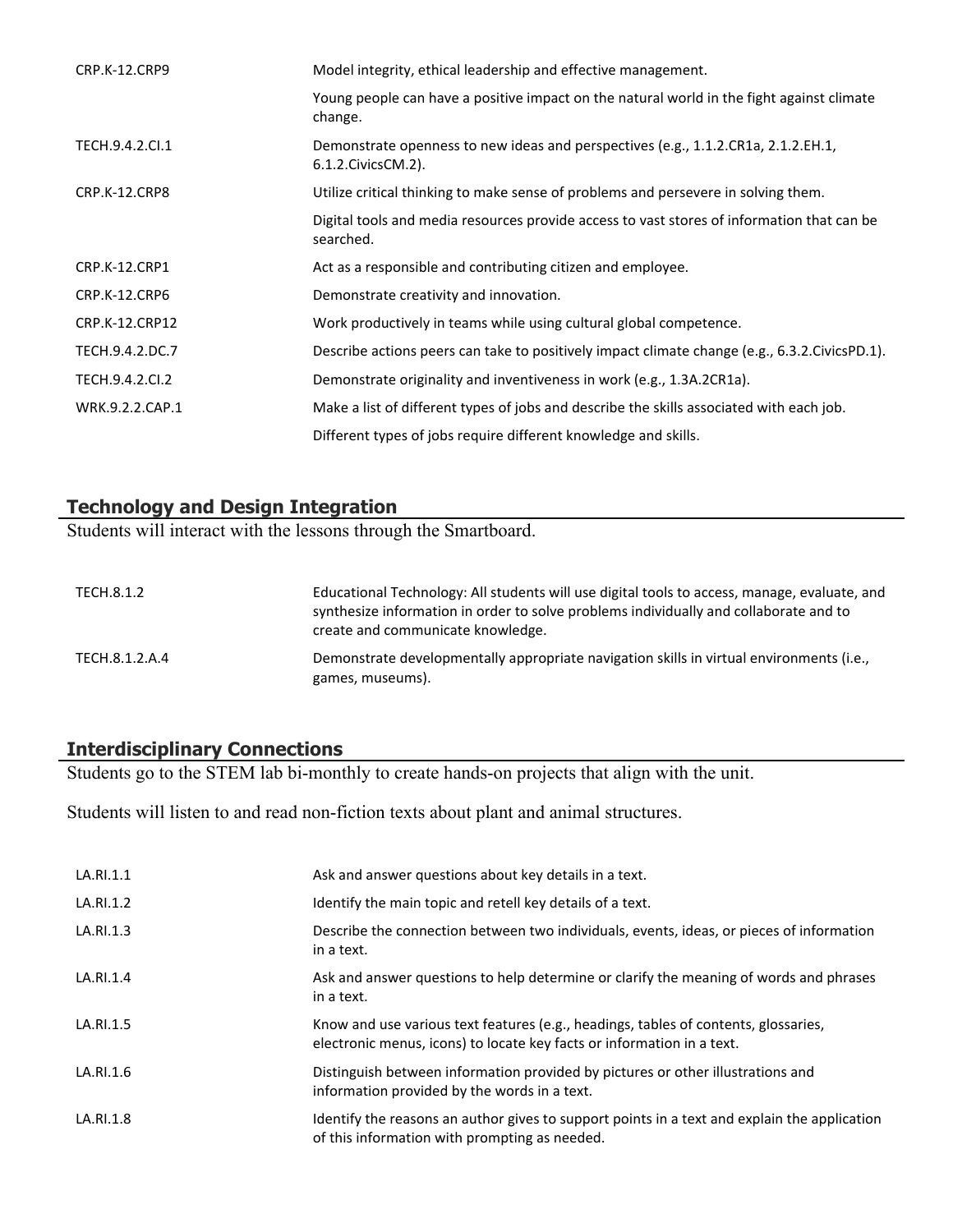| LA.RI.1.9  | Identify basic similarities in and differences between two texts on the same topic (e.g., in<br>illustrations, descriptions, or procedures). |
|------------|----------------------------------------------------------------------------------------------------------------------------------------------|
| LA.RI.1.10 | With prompting and support, read informational texts at grade level text complexity or<br>above.                                             |

# **Differentiation**

- Understand that gifted students, just like all students, come to school to learn and be challenged.
- Pre-assess your students. Find out their areas of strength as well as those areas you may need to address before students move on.
- Consider grouping gifted students together for at least part of the school day.
- Plan for differentiation. Consider pre-assessments, extension activities, and compacting the curriculum.
- Use phrases like "You've shown you don't need more practice" or "You need more practice" instead of words like "qualify" or "eligible" when referring to extension work.
- Encourage high-ability students to take on challenges. Because they're often used to getting good grades, gifted students may be risk averse.

# **Definitions of Differentiation Components**:

- o Content the specific information that is to be taught in the lesson/unit/course of instruction.
- o Process how the student will acquire the content information.
- o Product how the student will demonstrate understanding of the content.
- o Learning Environment the environment where learning is taking place including physical location and/or student grouping

## **Differentiation occurring in this unit:**

See suggestions in the teacher manual for differentiation for struggling and advanced learners.

# **Modifications & Accommodations**

Refer to QSAC EXCEL SMALL SPED ACCOMMOCATIONS spreadsheet in this discipline.

# **Modifications and Accommodations used in this unit:**

IEP and 504 accommodations will be utilized.

## **Benchmark Assessments**

**Benchmark Assessments** are given periodically (e.g., at the end of every quarter or as frequently as once per month) throughout a school year to establish baseline achievement data and measure progress toward a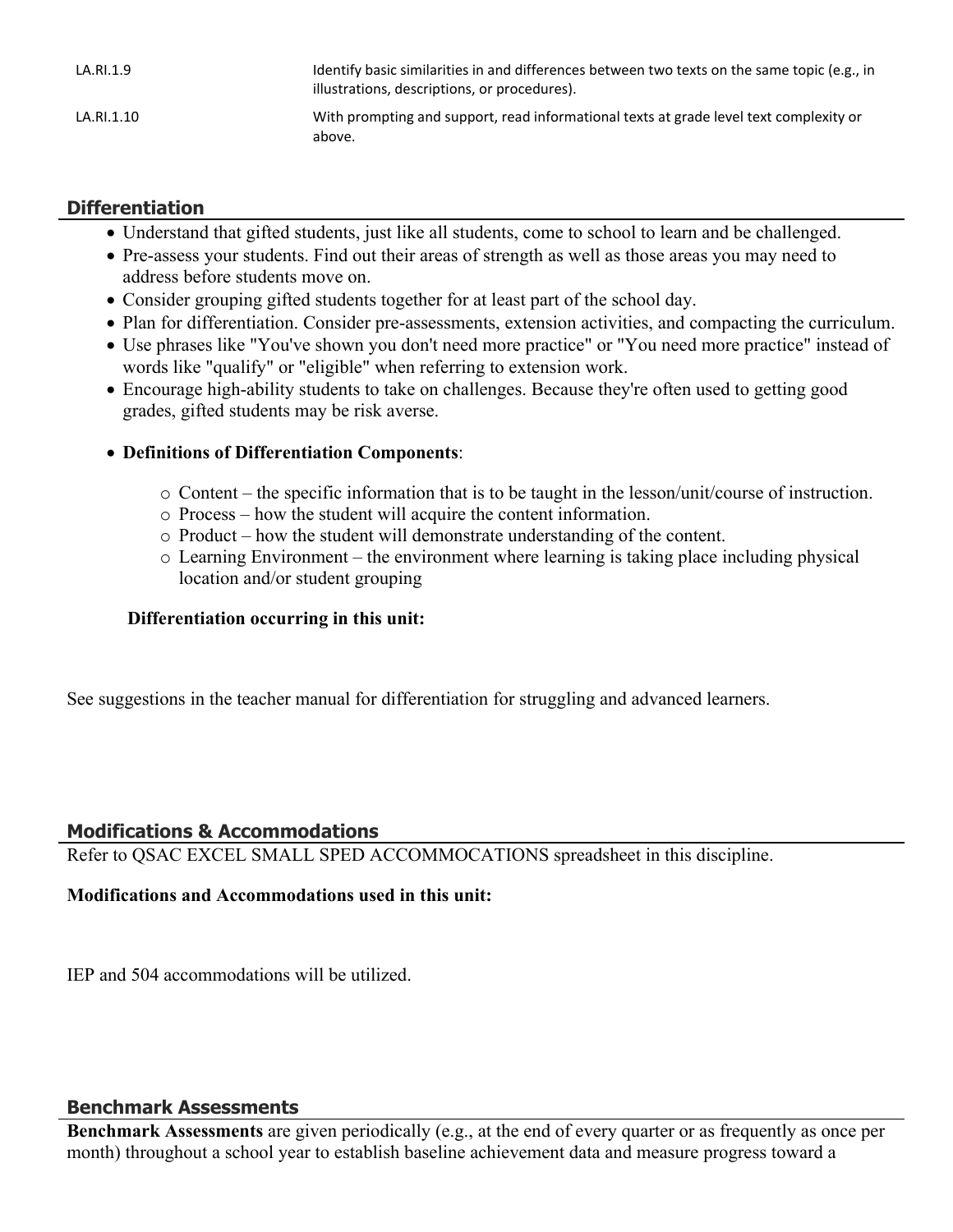standard or set of academic standards and goals.

#### **Schoolwide Benchmark assessments:**

Aimsweb benchmarks 3X a year

Linkit Benchmarks 3X a year

DRA

## **Additional Benchmarks used in this unit:**

Unit tests that will show growth over time.

## **Formative Assessments**

Assessment allows both instructor and student to monitor progress towards achieving learning objectives, and can be approached in a variety of ways. **Formative assessment** refers to tools that identify misconceptions, struggles, and learning gaps along the way and assess how to close those gaps. It includes effective tools for helping to shape learning, and can even bolster students' abilities to take ownership of their learning when they understand that the goal is to improve learning, not apply final marks (Trumbull and Lash, 2013). It can include students assessing themselves, peers, or even the instructor, through writing, quizzes, conversation, and more. In short, formative assessment occurs throughout a class or course, and seeks to improve student achievement of learning objectives through approaches that can support specific student needs (Theal and Franklin, 2010, p. 151).

## **Formative Assessments used in this unit:**

Self-Check and Unit Reviews

## **Summative Assessments**

**Summative assessments** evaluate student learning, knowledge, proficiency, or success at the conclusion of an instructional period, like a unit, course, or program. Summative assessments are almost always formally graded and often heavily weighted (though they do not need to be). Summative assessment can be used to great effect in conjunction and alignment with formative assessment, and instructors can consider a variety of ways to combine these approaches.

#### **Summative assessments for this unit:**